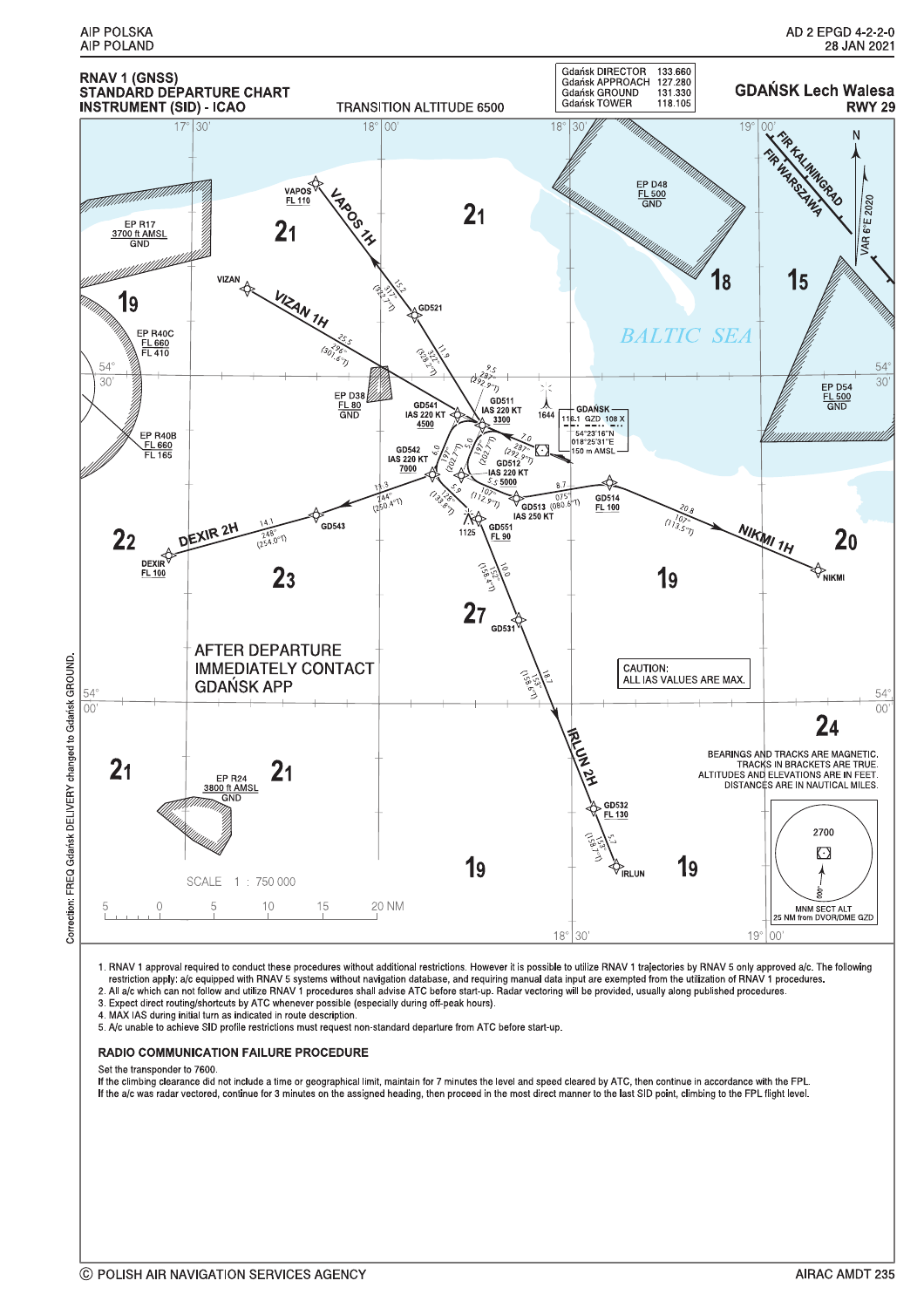# **GDAŃSK Lech Walesa RWY 29**

## **RNAV 1 (GNSS) STANDARD DEPARTURE CHART INSTRUMENT (SID) - ICAO**

### **VAPOS 1H PDG 7% REQUIRED DUE TO OPERATIONAL REASONS UNTIL FL90**

| <b>SEQUENCE</b><br><b>NUMBER</b> | <b>PATH</b><br><b>TERMINATOR</b> | <b>WAYPOINT</b><br><b>IDENTIFIER</b> | FLY-<br><b>OVER</b> | <b>COURSE/TRACK</b><br>$^{\circ}$ M $^{\circ}$ T) | <b>DISTANCE</b><br>(NM) | <b>TURN</b><br><b>DIRECTION</b> | <b>ALTITUDE</b> | <b>SPEED</b><br>(kt) | <b>NAV SPEC</b>   |
|----------------------------------|----------------------------------|--------------------------------------|---------------------|---------------------------------------------------|-------------------------|---------------------------------|-----------------|----------------------|-------------------|
| 001                              |                                  | GD511                                |                     | 287 (292.9)                                       | 7.00                    |                                 | $+3300$ ft      |                      | RNAV <sup></sup>  |
| 002                              |                                  | GD521                                |                     | 322 (328.2)                                       | 11.89                   |                                 |                 |                      | RNAV <sup>1</sup> |
| 003                              |                                  | VAPOS                                |                     | 317 (322.7)                                       | 15.15                   |                                 | +FL110          |                      | RNAV <sup></sup>  |

### **NIKMI 1H PDG 7% REQUIRED DUE TO OPERATIONAL REASONS UP TO GD514**

| <b>SEQUENCE</b><br><b>NUMBER</b> | PATH<br><b>TERMINATOR</b> | <b>WAYPOINT</b><br><b>IDENTIFIER</b> | FLY-<br><b>OVER</b> | <b>COURSE/TRACK</b><br>$^{\circ}$ M $^{\circ}$ T) | <b>DISTANCE</b><br>(NM) | <b>TURN</b><br><b>DIRECTION</b> | <b>ALTITUDE</b> | <b>SPEED</b><br>(kt) | <b>NAV SPEC</b>   |
|----------------------------------|---------------------------|--------------------------------------|---------------------|---------------------------------------------------|-------------------------|---------------------------------|-----------------|----------------------|-------------------|
| 001                              | СF                        | GD511                                |                     | 287 (292.9)                                       | 7.00                    |                                 | $+3300$ ft      | $-220$               | RNAV <sup></sup>  |
| 002                              | TF                        | GD512                                |                     | 197 (202.7)                                       | 5.00                    |                                 | $+5000$ ft      | $-220$               | RNAV <sup></sup>  |
| 003                              | TF                        | GD513                                |                     | 107 (112.9)                                       | 5.50                    |                                 |                 | $-250$               | RNAV <sub>1</sub> |
| 004                              | TF                        | GD514                                |                     | 075 (080.6)                                       | 8.70                    |                                 | +FL100          |                      | RNAV <sup></sup>  |
| 005                              | TF                        | <b>NIKMI</b>                         |                     | 107 (113.5)                                       | 20.80                   | -                               | -               |                      | RNAV <sup></sup>  |

### **IRLUN 2H PDG 7% REQUIRED DUE TO OPERATIONAL REASONS UP TO GD532**

| <b>SEQUENCE</b><br><b>NUMBER</b> | <b>PATH</b><br><b>TERMINATOR</b> | <b>WAYPOINT</b><br><b>IDENTIFIER</b> | FLY-<br><b>OVER</b> | <b>COURSE/TRACK</b><br>$^{\circ}$ M ( $^{\circ}$ T) | <b>DISTANCE</b><br>(NM) | <b>TURN</b><br><b>DIRECTION</b> | <b>ALTITUDE</b> | <b>SPEED</b><br>(kt) | <b>NAV SPEC</b>   |
|----------------------------------|----------------------------------|--------------------------------------|---------------------|-----------------------------------------------------|-------------------------|---------------------------------|-----------------|----------------------|-------------------|
| 001                              | CF                               | GD541                                |                     | 287 (292.9)                                         | 9.48                    |                                 | +4500 ft        | $-220$               | RNAV <sub>1</sub> |
| 002                              | TF.                              | GD542                                |                     | 197 (202.7)                                         | 5.96                    |                                 | +7000 ft        | $-220$               | RNAV <sub>1</sub> |
| 003                              | TF.                              | GD551                                |                     | 128 (133.8)                                         | 5.88                    |                                 | +FL90           |                      | RNAV <sub>1</sub> |
| 004                              | <b>TF</b>                        | GD531                                |                     | 152 (158.4)                                         | 10.02                   | -                               |                 |                      | RNAV <sub>1</sub> |
| 005                              | TF.                              | GD532                                |                     | 153 (158.6)                                         | 18.68                   | -                               | $+$ FL130       |                      | RNAV <sub>1</sub> |
| 006                              | TF.                              | <b>IRLUN</b>                         |                     | 153 (158.7)                                         | 5.71                    | $\overline{\phantom{a}}$        |                 |                      | RNAV <sub>1</sub> |

## **DEXIR 2H PDG 7% REQUIRED DUE TO OPERATIONAL REASONS UP TO GD543**

| <b>SEQUENCE</b><br><b>NUMBER</b> | <b>PATH</b><br><b>TERMINATOR</b> | <b>WAYPOINT</b><br><b>IDENTIFIER</b> | FLY-<br><b>OVER</b> | <b>COURSE/TRACK</b><br>$^{\circ}$ M $^{\circ}$ T) | <b>DISTANCE</b><br>(NM) | <b>TURN</b><br><b>DIRECTION</b> | <b>ALTITUDE</b> | <b>SPEED</b><br>(kt) | <b>NAV SPEC</b>   |
|----------------------------------|----------------------------------|--------------------------------------|---------------------|---------------------------------------------------|-------------------------|---------------------------------|-----------------|----------------------|-------------------|
| 001                              | СF                               | GD541                                |                     | 287 (292.9)                                       | 9.48                    |                                 | $+4500$ ft      | $-220$               | RNAV <sub>1</sub> |
| 002                              | TF                               | GD542                                |                     | 197 (202.7)                                       | 5.96                    |                                 | $+7000$ ft      |                      | RNAV <sup></sup>  |
| 003                              |                                  | GD543                                |                     | 244 (250.4)                                       | 11.33                   |                                 |                 |                      | RNAV <sup>1</sup> |
| 004                              | TF                               | <b>DEXIR</b>                         |                     | 248 (254.0)                                       | 14.06                   |                                 | +FL100          |                      | RNAV <sub>1</sub> |

### **VIZAN 1H PDG 7% REQUIRED DUE TO OPERATIONAL REASONS UNTIL FL90**

| <b>SEQUENCE</b><br><b>NUMBER</b> | <b>PATH</b><br><b>TERMINATOR</b> | <b>WAYPOINT</b><br><b>IDENTIFIER</b> | FLY -<br><b>OVER</b> | <b>COURSE/TRACK</b><br>$^{\circ}$ M ( $^{\circ}$ T) | <b>DISTANCE</b><br>(NM) | <b>TURN</b><br><b>DIRECTION</b> | <b>ALTITUDE</b> | <b>SPEED</b><br>(kt) | <b>NAV SPEC</b>   |
|----------------------------------|----------------------------------|--------------------------------------|----------------------|-----------------------------------------------------|-------------------------|---------------------------------|-----------------|----------------------|-------------------|
| 001                              |                                  | GD511                                |                      | 287 (292.9)                                         | 7.00                    |                                 | $+3300$ ft      |                      | RNAV <sub>1</sub> |
| 002                              |                                  | VIZAN                                |                      | 296 (301.6)                                         | 25.51                   |                                 |                 |                      | RNAV <sub>1</sub> |